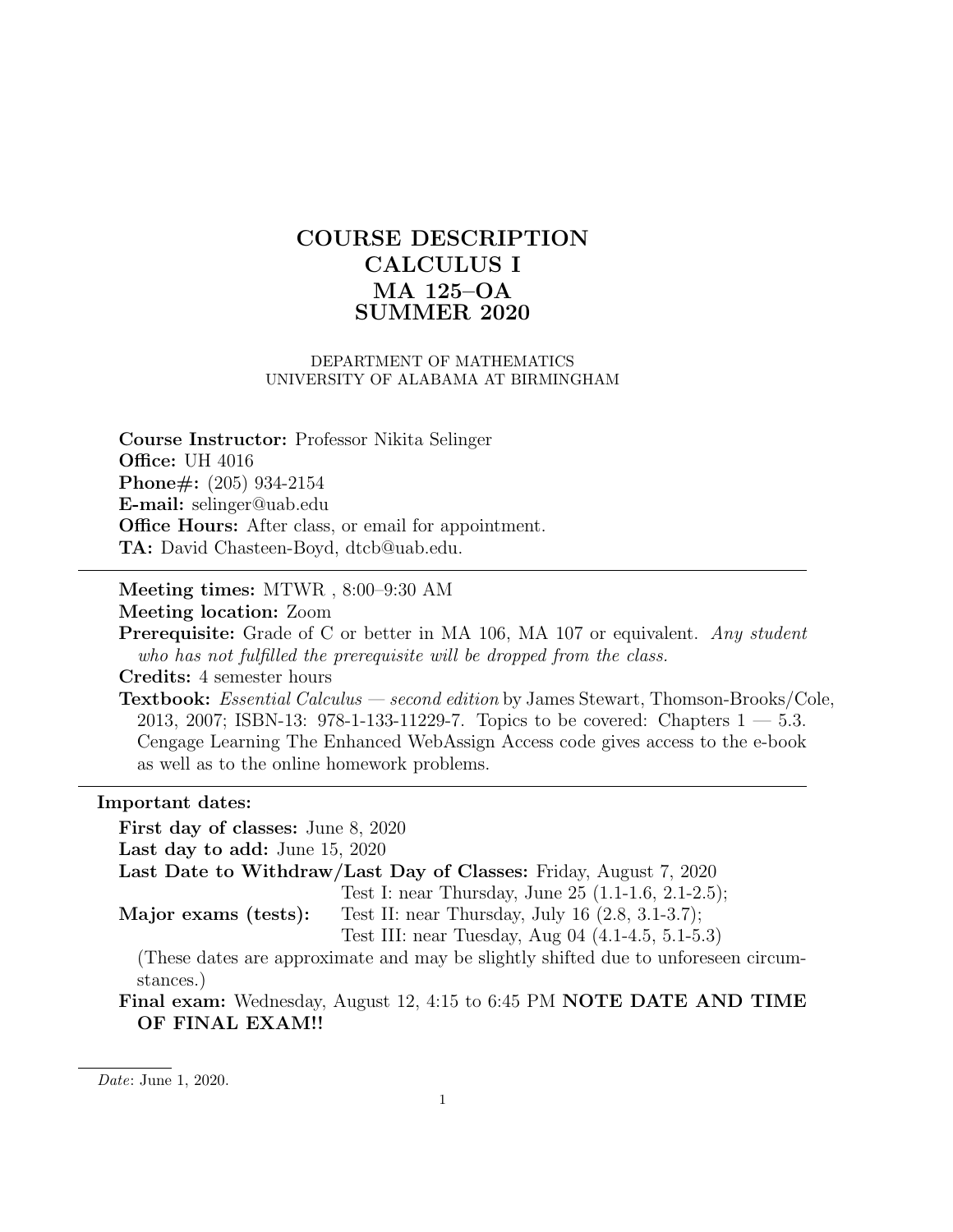### 2 DEPARTMENT OF MATHEMATICS UNIVERSITY OF ALABAMA AT BIRMINGHAM

# Course policies:

- Please make sure that you are able to receive e-mail through your Blazer-ID account. Official course announcements may be sent to that address.
- If your are contacted by the Early Alert Program, you should consider taking advantage of the services it offers. Various services to assist you are also listed in the Student Resources section of the Blazernet web site.
- If you wish to request a disability accommodation please contact DSS at 934-4205 or at dss@uab.edu.
- If a test is missed due to a serious verifiable circumstance or official university business, the test grade will be replaced with the final exam score. Otherwise, if you miss an exam you will receive a zero score for this exam. In the unlikely event when two or more midterm tests are missed due to a serious verifiable circumstance or official university business, the matter will be resolved on the case by case basis in cooperation between the student, the instructor, and the coordinator of Calculus I classes. In any case you **must** inform your instructor of such circumstances **before** the exam takes place.
- Calculators (without internet access) will be allowed during any of the tests or quizzes. In addition, students can bring one quick reference card to tests, including the final exam (i.e., a standard size  $5'' \times 8''$ -index card; both sides can be used).

# Methods of teaching and learning:

- There will be 9 fast-paced weeks of section previews, classwork, assigned section readings, videos to be viewed, and homework in various forms. Time for three midterm tests is included. The final exam is in Week 10.
- Students are expected to be up-to date on the prerequisite precalculus material and devote enough time to the course to keep up the pace. Students are expected to undertake at least 10 hours of private study and homework per week.
- Students are expected to join Zoom sessions during the assigned class hours.
- The online homework system WebAssign will be used (more information below).

# Assessment procedures:

- Student achievement will be assessed by the following measures:
	- Regular online homework. The online homework is administered through the Enhanced WebAssign System. Feedback is provided when wrong answers are given. Students are encouraged to retake the homework problems (with randomly changed parameters) until they obtain correct answers. A limited number (at most 3) of takes is allowed during the week in which the set is available. Staying on top of homework is extremely important as problems on tests and quizzes are modeled after homework problems. This allows students to gauge whether they are ready to work problems. Homework counts for 5% of the course average.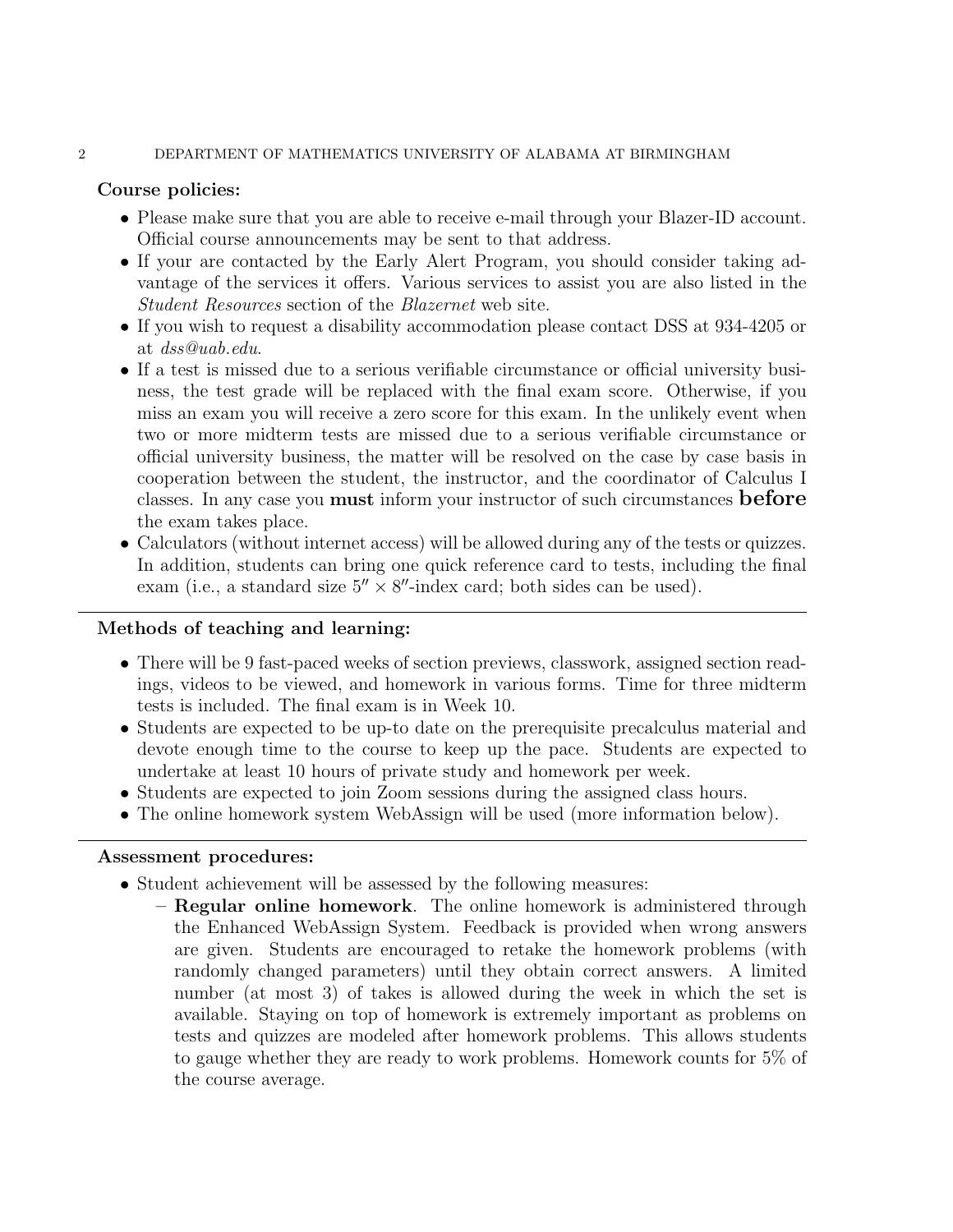- Quizzes and Written Homework Assignments. The assignments will allow students to practice and gauge how well they understand the material and whether they are ready to work problems on a test. Quizzes and written homework assignments contribute  $19\%$  to the course average.
- Three in-class tests including short questions testing basic skills as well as problems requiring in depth understanding (including word-problems). Partial credit is awarded where appropriate. Each test contributes 17% to the course average.
- A 150-minute comprehensive final examination including Part I and Part II type problems. The final contributes 25% to the course average.
- Your course performance is your course average (including the final exam score). This is a number between 0 and 100.
- Your final grade is determined according to the following table:

| Course performance: 88-100 75-87 62-74 50-61 below 50 |  |          |  |
|-------------------------------------------------------|--|----------|--|
| Final Grade:                                          |  | A R CD F |  |

• In addition your grade maybe raised by a strong performance on the final exam (normally at most one letter grade).

# Tips:

- Past tests are available at [http://www.uab.edu/cas/mathematics/calculus-testbank.](http://www.uab.edu/cas/mathematics/calculus-testbank)
- Help will be available through the Mathematics Learning Lab through Zoom sessions with tutors as well as from the instructor and course assistant.
- Technical support is available at [https://www.uab.edu/elearning/help.](https://www.uab.edu/elearning/help)
- By working steadily and regularly, you will increase your chances to succeed in this course.
- Remember, being a full-time student is a full-time job.

### How to get started on Enhanced WebAssign:

- (1) Go to <www.webassign.net> and click on I HAVE A CLASS KEY.
- (2) Enter the following course key:

### uab 0708 6138

and proceed. (If prompted for your institution, enter uab)

- (3) When prompted to purchase an access code, select " $\dots$  trial period" (Do not purchase an access code at this time. However, you must purchase an access code within two weeks for you to continue using the system beyond the two-week trial period. The system will prompt you to enter your access code when the deadline approaches. Your book may have an access code bundled with it. You must use it.)
- (4) After your first registration, you can sign in as returning user.